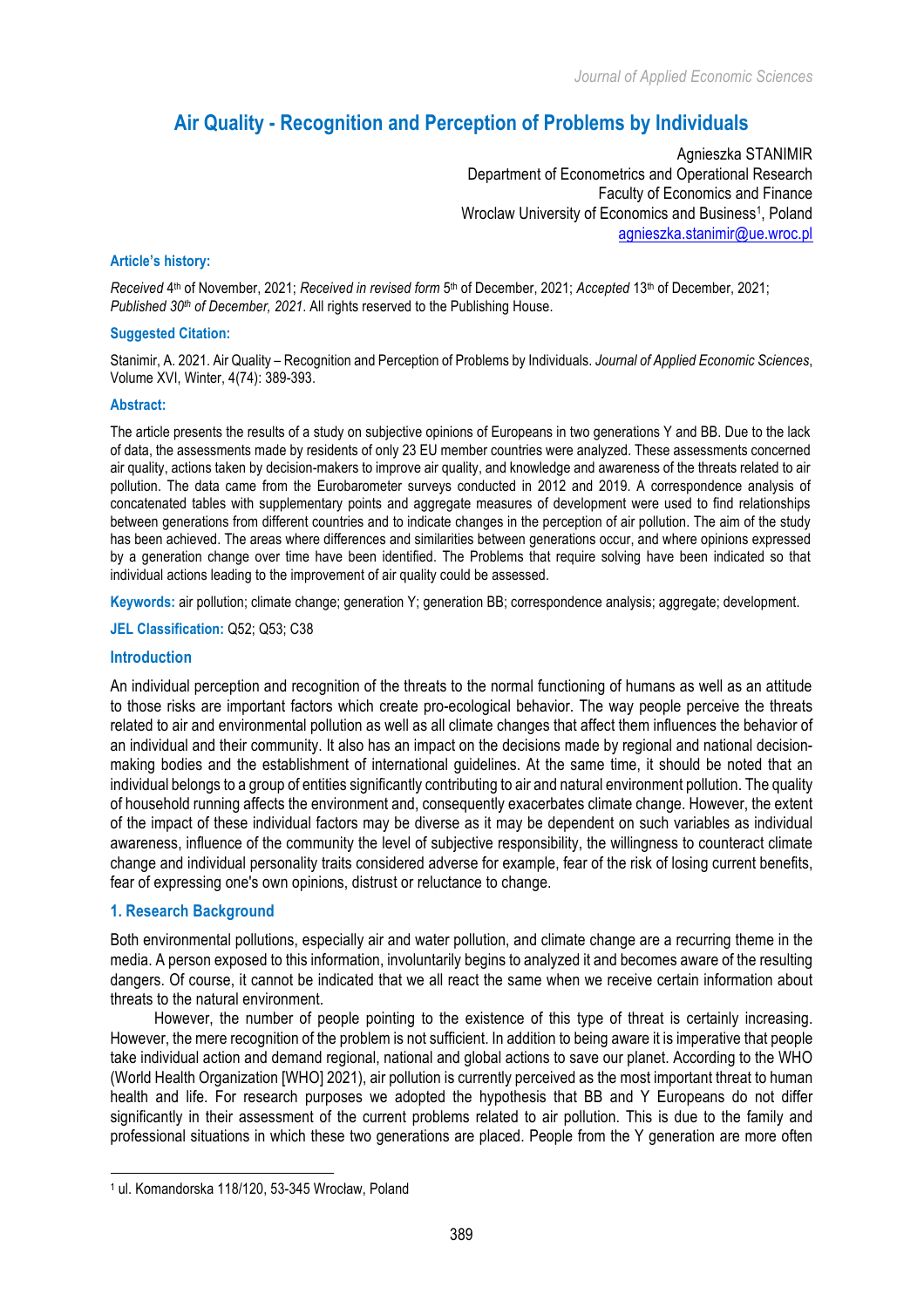informed about the dangers of air pollution as early as at school, their awareness is greater due to the rapid acquisition and transfer of information in social media. On the other hand, people from the BB generation already have an established professional and family situation, which allows them to turn to social activities. The study was also designed to confirm the hypothesis that over time, the assessments of threats related to air pollution in both generations change, *i.e*. individuals react to public information related to air pollution and their awareness of air quality changes. The aim of the article is therefore to search for differences and similarities between the generations, but also within the generations, also considering the passage of time.

The foreword in WHO report (WHO 2021) begins with the statement that "clean air is fundamental to health". Air pollution is defined as the presence of solid particles and gases in the air (United States Environmental Protection Agency [US EPA] 2020). However, it can be in the internal and external environment, with the use of physical, chemical but also biological means. Air pollution modifies the natural environment (WHO 2000). In the definition by Statistics Poland (Bochenek *et al.* 2020), it is indicated that air pollution is a result of human activity. And it is the introduction of solid, liquid or gaseous substances into the air, and their amount, which has a destructive effect on the natural environment, climate and human health.

Air pollution mostly translates to the quality of human health. However, this is not solely a human problem as air pollution negatively affects all living beings either directly or indirectly. Apart from health and life quality it also affects the natural environment, climate change, historical heritage, and the economy of many countries (European Environmental Agency [EEA] 2020, Ustawa Dz. U. 2001 Nr 62/627, WHO 2021, United Nations [UN] 2019, UN 2021). By specifying the direction of air pollution impact in detail, the scope of this impact on the factors associated with the areas indicated can be determined. Air pollution affects natural ecosystems and biodiversity. Emissions disrupt terrestrial and aquatic ecosystems. There is a subsequent oversupply of nutrients which reduces the species diversity; air pollution contributes to the acidification of soil, lakes and rivers and subsequently interferes with biodiversity. As a result of reducing their growth rates, agricultural crops, forests and plants are also damaged. Air pollution and climate change are intertwined (they do not function separately). The pollution factors, *e.g.* greenhouse gases contribute to the formation of ground-level ozone. Climate change affects formation and repositioning of air pollutants in the atmosphere.

Apart from triggering changes in the environment, air pollution affects human health. The increasing number of diseases related to air pollution may cause the inefficiency of the healthcare system. Diseases caused by air pollution vary as to how serious their consequences are ranging from mild (EEA 2013, EEA 2021, WHO 2021) discomfort in the usual Lung function, irritation of eyes, nose and throat to serious conditions *e.g.* respiratory symptoms, asthma attacks, cardiac problems and often lung cancer. Air pollution can affect normal brain functioning and has an impact on the central nervous system, liver, spleen, blood and the reproductive system. Ultimately, this can be fatal.

Having such a negative impact on human health, climate change, the ecosystem and cultural heritage, air pollution relates to market and non-market costs, labor market, health system, well-being, poverty and social exclusion. Air pollution assessed locally may affect not only the tourist attractiveness of this particular place but also its appeal to highly-skilled individuals seeking new job opportunities (Green Growth Best Practice [GGBP] July 2014).

The presented definitions of air pollution clearly indicate that it is mainly man who is responsible for this global problem. Hansen *et al.* (2012, E2415) point to "human made global warming". Whereas, Olabe (September 2015, p. 5) points to the destruction of the natural environment by man much more clearly, because man has the ability to "destabilize the life-support functions of the biosphere". And this takes a heavy toll not only on human health but on all living beings. For this reason, it is important to take appropriate measures to protect the air and reduce climate change.

To ensure the best possible air quality, air pollution is keeping up the levels of substances in the air below the permissible levels for them or at least at these levels (Ustawa Dz. U. 2001 Nr 62/627). Legal regulations related to air protection also apply to situations when the levels of pollution are exceeded and when a long-term policy is established. Compliance with the standards involves not exceeding the air quality standards for the protection of health in accordance with the guidelines of the European Commission, WHO and UN Economic Commission for Europe (DIRECTIVE 2008/50/EC, United Nations Economic Commission for Europe [UNECE] 2011, WHO 2006). The indicated air pollution standards define the amounts of emissions of PM2.5, PM10, NO2, O3, BaP and others to the air (WHO 2021). Air quality guidelines and standards are mainly supported by decision makers. Individual assessment of these indicators without having the ability to recognize the threat and realize responsibility for their levels is a stressor for an individual, which affects the level of irritation in the perception of environmental pollution. Therefore, reliable, public information related to air pollution and the possibilities of counteracting the emission of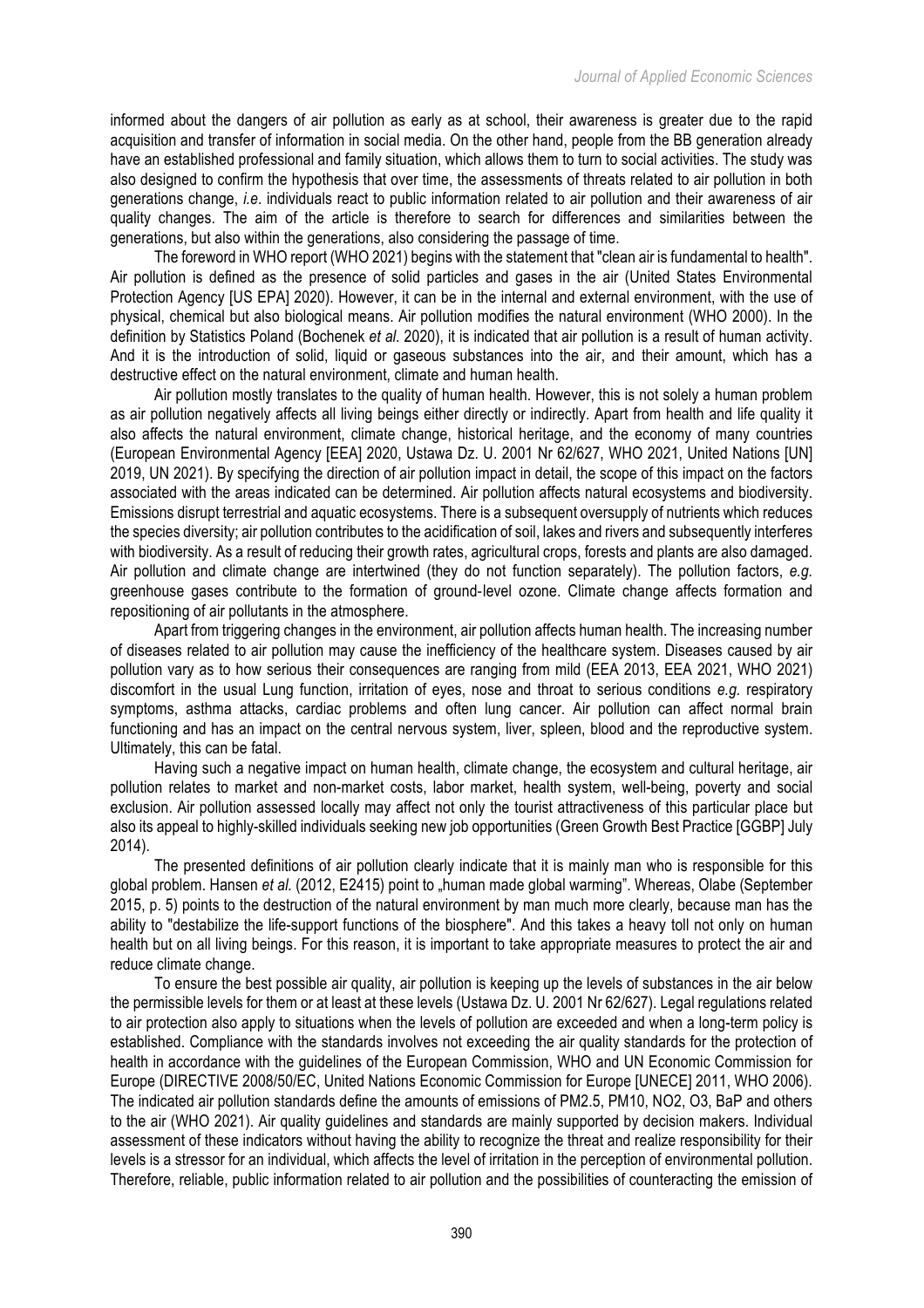pollutants is essential. Chiarini *et al.* (2021) indicates that the individual perception of air quality is related to the social dimension of sustainable development, which goes hand in hand with the environmental and economic dimensions. However, in order to be able to take the right action and correctly define hazards, sufficient knowledge is required. According to Lammel (2015), care for the environment is possible only after some subjective assessment resulting from individual attitudes towards the natural environment.

The level and scope of care for the environment results not only from knowledge, but also from beliefs, individual responsibility, risk assessment, health, the impact of the individual's environment and individual predispositions to undertake new activities. If the effects of climate change do not directly affect an individual or are felt by them to a small extent, then concerns about climate change are temporary (Lammel 2015). Besides, their perception and responsibility for climate change are related in a complex and dynamic way (Qin *et al.* 2015). Many people find it difficult to define the causes and effects of climate change (Renn 2011).

Dissemination of knowledge/information about climate change and air pollution will change perception and risk assessment. The perception of risk is influenced by facts, knowledge, personal preferences and attitudes, individual judgments, and social role (Cori *et al.* 2020). Taking actions related to reducing air pollution depends on the propensity to risk related to changing the current lifestyle, daily life or consumption patterns but also beliefs, values and attitudes, behaviors, environmental pressures, action and reaction of the society and a role an individual play in the society (Cori 2020, Sundblad *et al.* 2014, Renn 2011).

The assessment of air quality related risks is firstly assessed locally by individuals (Hansen 2012). The recognition of threats in one's own environment means that care for the local environment may turn into a global concern. The behavior of an individual within and outside a social group shapes actions and reactions of other entities in the society, which then affects the scope of new policies regarding air quality (Renn 2011). Thus, the responsibility for air pollution cannot only be assigned to politicians, entrepreneurs or decision makers, but also to social groups and individuals.

The presented scope of the research problem indicates the need to recognize subjective assessments of individuals regarding the air quality problem and their feeling of individual responsibility that influences their actions to improve the air quality. Our research also covers European activities related to a better air quality.

# **2. Data and Scope of Analysis**

Two data sources of Eurobarometer (European Commission [EC] 2013, EC 2021) were used in the study: Flash (2012) and Standard (2019). Observations for generations Y and BB were selected from both databases. Each cohort was divided into two groups, each year receiving the study groups Y1 (16-21 years old in 2012, 20-28 in 2019), Y2 (22-31 years old in 2012, 29-38 in 2019), BB1 (48-55 years old in 2012, 55-62 in 2019) and BB2 (56-66 years old in 2012, and 63-73 in 2019).

In the following years, the range of age cohorts changed – the respondents were getting older. The participants in the Eurobarometer's study were all EU Member States, but due to a lack of data and permanent membership in both years, we finally did not include Croatia, Cyprus, Estonia, Luxembourg, Malta. A total of 13,781 people participated in the study in 2012. In the Y1, Y2, BB1 and BB2 age groups, respectively, there were 2,107, 3,827, 3,586, 4,261 people. In 2019, 14353 people participated in the study and respectively in the Y1, Y2, BB1 and BB2 age groups there were 3,390, 4,101, 3,318, 4,544 people. From the Eurobarometer surveys, we used questions that did not change and constantly appeared in the consecutive years:

- X1: How informed do you feel about air quality problems in your country? (very well informed; well informed; not well informed; not informed at all; don't know);
- X2: Do you think that, over the last 10 years, the air quality in your country has: improved; stayed the same; deteriorated, don't know;
- X3: Have you heard of the EU air quality standards? (yes, no, don't know);
- X4: Do you believe that the existing EU air quality standards are adequate or not? (Yes, they are adequate and do not need to be changed. No, they should be strengthened; No, they should be weakened);
- X5: In your opinion, is each of the following currently doing too much, doing about the right amount or not doing enough to promote good air quality in your country? (households, farmers, energy producers, car manufacturers, public authorities);
- X6: In your opinion, at what level should the issue of air pollution be addressed (local, national, EU)?
- X7: In your opinion, which of the following are or would be the most effective ways of tackling problems of air quality? (possible answers in Section 7);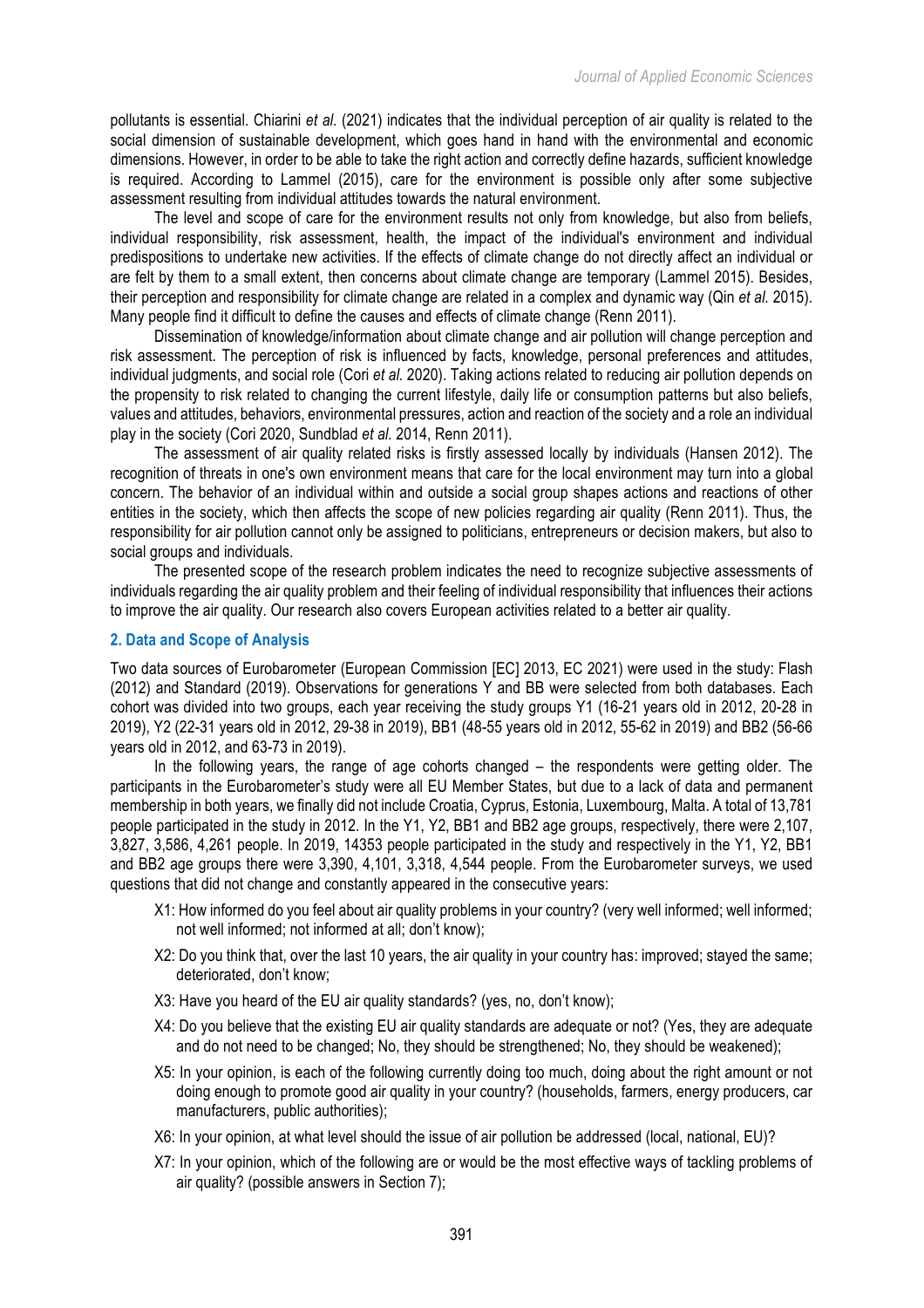X8: In order to reduce harmful emissions have you done any of the following in the last two years?

In question X8, Europeans could choose from the following responses: changed housing heating system from higher-emitting to lower-emitting; replaced older energy using equipment with newer one having better energy efficiency rating; frequent user of public transport, cycling or walking instead of using car; bought a low emission car; bought low-emitting products to fuel open fire or barbecue; other, none, don't know.

Each of the questions has a different measurement scale. We used appropriate methods for the analysis and in accordance with the objectives of the study. We divided the study into four parts. In the first one, we focused on people who said that they did not know whether they were well or badly informed about the air quality in their country. The second analysis consisted of X1-X4 questions related to knowledge and perception of the air pollution problem. The next analysis included the questions X3 (yes), X5, X6 (l, n, EU) and concerned the assessment of actions taken in the field of air quality assurance. The next analysis concerned the seventh question, *i.e.* changes in the assessment of the ways to be followed to effectively achieve the goal of better air quality. The analysis of question X8 was additionally performed because the method of measuring this variable required additional information on the characteristics of the population, which, unfortunately, is not available in any of the Eurobarometer surveys (see Conclusions).

#### **3. Applied Research Methods**

In order to verify the hypotheses and realize the postulated research problem, correspondence analysis and Aggregate measures of development were used. Correspondence analysis (CA) has been widely described in literature. For instance, CA features in many publications by Greenacre (1984, 2010), Stanimir (2005), as well as those by Backhaus *et al.* (2003), Blasius (2001), Lebart, Morineau and Warwick (1984). This article does not present the algorithm of CA, but merely refers to the special construction of data tables, indicators and assumptions regarding the correctness of the conclusions reached.

Using CA, it is possible to examine the relations between the categories of non-metric variables. The result of this method is an indication of the groups of coexistent categories and their graphic presentation. Considerations in this study point to the application of correspondence analysis of multiple variables. The main issue to be dealt with during the analysis is the loss of information about the connections between the categories, which takes place when their full-dimensional space is reduced. In such a case one of the following approaches can be used:

■ the Burt matrix – symmetric block matrix including all the analyzed variables, in which on the main diagonal there are diagonal matrices containing numbers of occurrences of the categories of the following variables. Beyond the diagonal there are contingency tables of the pairs of variables; relationships of the variable categories is  $K$ -dimensional:

$$
K = \sum_{q=1}^{Q} (J_q - 1) = J - Q \tag{1}
$$

*where: J<sub>q</sub>* – number of categories in  $q$ -th variable,  $J=\sum_{q=1}^Q J_q$  – number of categories in all study variables,  $Q$ number of variables;

 $\blacksquare$  the concatenated table – a matrix that consists of several contingency tables in which one of the variables repeats (common variable); the CA of such a matrix is carried out according to the classical approach for contingency table; the full space for analyzing the relationships of the variable categories is  $K$ -dimensional:

$$
K = \min (P - 1; \sum_{q=1}^{Q} J_q - 1) \tag{2}
$$

where: P number of common variable's categories (the number of columns in concatenated table);  $\sum_{q=1}^Q J_q$  $q=1$ number of categories of the remaining O variables (number of rows in concatenated table);  $q = 1, ..., 0$ .

The CA of the Burt matrix is carried out using the eigenvalue decomposition, and of the concatenated table using singular value decomposition. In both analyses the total inertia (or simply the inertia) is calculated as the sum of all eigenvalues (squared singular values). In assessing the quality of display of the categories' relationships in the low dimension  $K^* < K$ , two methods are very often used. The first is the Cattel test (it presents eigenvalues in non-ascending order) and cumulative value of contribution of each eigenvalue to total inertia (qualities or explained variance of  $K^*$  each dimension). In both described above types of CA, it is possible to add supplementary points. It means that on K<sup>\*</sup>-dimensional display the categories projection of additional variables is possible. The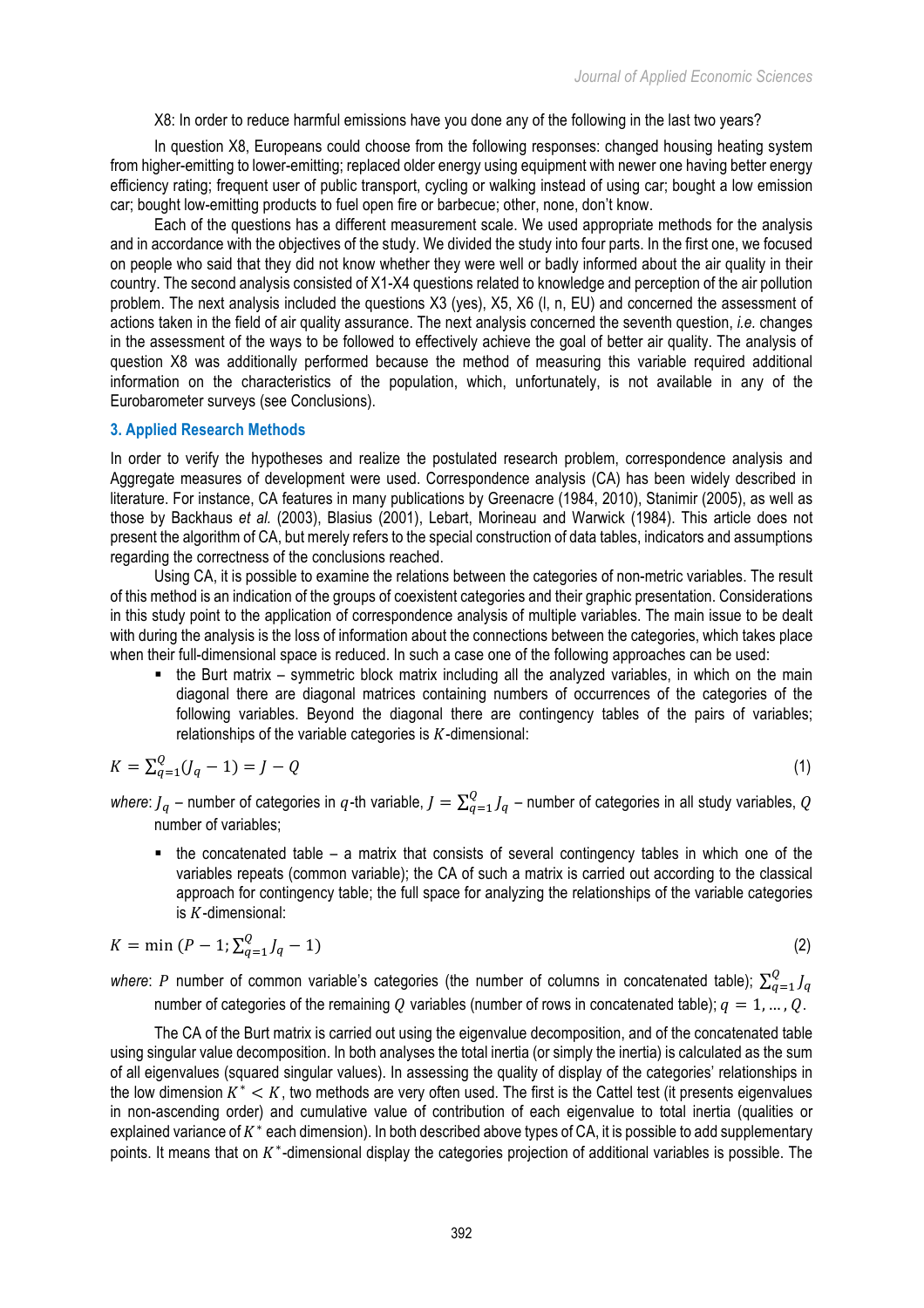supplementary points (illustrative, passive) have no influence on the construction of axes and total inertia. They have only a supporting or complementary role in the analysis.

Aggregate measures of development make it possible to compare objects. In our study, when comparing objects, *i.e.* European countries. In the study of assessing actions taken to ensure air quality, the percentage of the choice of the answer variant by respondents in individual countries, broken down by age groups, was used. Since for question X5 the percentage of the choice of the answer not doing enough was used, we got six variables in the type of *negative ideal solution* (destimulants, costs). In the approach described by Śmiech (2004) the recalculation to the type of *positive ideal solution* (stimulants, benefits) was necessary. We used the formula proposed by Śmiech (Eq. 3):

$$
x_{ij}^{PI} = 2\bar{x}_{Cj} - x_{ij}^{NI} \tag{3}
$$

where:  $x_{ij}^{PI}$  – the value of *j*-th variable as *positive ideal solution,*  $x_{ij}^{NI}$  – the value of *j*-th variable as *negative ideal solution,*  $\bar{x}_{Cj}$  *–* is the arithmetic mean of the *j*-th variable determined from the observations in the analysed countries (C).

Since, in the study, we asked whether the Europeans assessed actions taken to ensure air quality similarly, we used the following variables' normalization formula (Eq. 4):

$$
z_{ij} = \frac{x_{ij}}{\bar{x}_{Cj}} \tag{4}
$$

where:  $x_{ij}$  (or  $x_{ij}^{PI}$ ) is the observed percentage of the respondents' choices of the *j*-th variable in the *i*-th object,  $z_{ij}$  are the normalized values of the variables in individual countries. This procedure indicates that the reference values are  $\bar{x}_{ci}$ .

The aggregate measure of the level of actions taken to ensure air quality assessment is the arithmetic mean of normalized variables for the examined objects. The procedure of calculating synthetic variables for objects and the pattern of changes was applied by Śmiech (2004).

# **4. The Europeans Uncertain if Their Knowledge about Air Quality is Sufficient**

In the first analysis, we focused on the responses of the people who do not know whether they are well or badly informed about air quality problems in their country in 2012 and 2019. There was a very small number of such people in each group – 1% of respondents in 2012 and 2019. For this reason, the assessment of their responses could only be performed for all analyzed countries together. Figure 1 shows the structure of the Europeans' responses to the question about the level of information on air quality in both years.





Source: Own elaboration.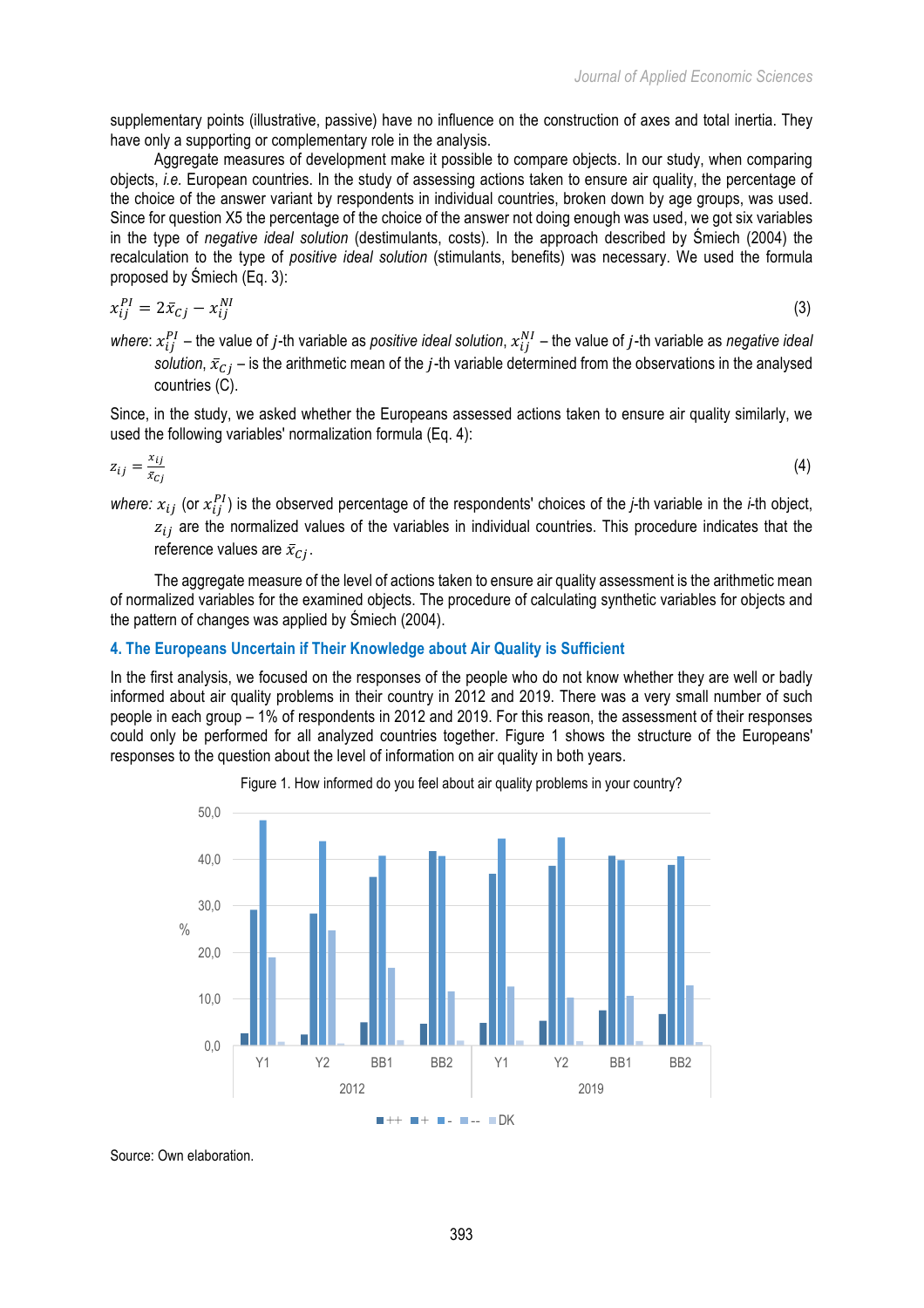The figure shows an increase in the frequency of responses *don't know* (DK) among the two youngest age groups in 2019 compared to 2012. In each age group, there was a significant increase in the share of *very well informed* people (++) in 2019 compared to 2012. Among people *well informed* (+) about air quality problems, the numbers decreased only among BB1 in 2019 compared to 2012. Whereas, in both analyzed years, younger people more often than older people say that they are *not well informed* (-). It is worth noting that in 2012 people from groups Y1, Y2, and BB1 significantly more often than in 2019 indicated that they were *not informed at all* (--). People who either said that they did not know or said that they knew about air quality problems, were asked to rate how the air quality in their country has changed (Figure 2) over the last 10 years.



Figure 2. How the air quality in country has changed over the last 10 years?

Source: Own elaboration.

Among those who are not able to judge the level of information they have about air quality problems in their country, there are those who say that air quality has deteriorated in the last 10 years. These are Y2 and BB2 in 2012, Y1 and BB1 in 2019. The question is how such an assessment is possible, considering these people claim that they do not know whether they are well or badly informed about the state of air quality. They have no basis for making such comparisons.

## **5. Generations' Recognition of Air Pollution Problems**

In order to analyze the knowledge and evaluation of information about air quality made by the generations, we used the answers to three questions X1-X3. The appropriate method of analysis for such a dataset is CA. Reflecting on the technique of its implementation, we assessed the full space dimensions. In the Burt matrix it was  $K = I 0 = 31 - 4 = 27$  (countries – 23, X1 – 3, because the total answers of very *well informed* was not high enough so they were added to the category with answers of *well informed*, X2 – 3, X3 – 2). On the other hand, in concatenated table with country as a common variable it was  $K = min(23 - 1; 8 - 1) = 7$ . In such a situation, higher values of the quality index of presentation in two-dimensional spaces are expected in the concatenated table analysis. Additionally, we have introduced supplementary points of X4 categories. The respondents who answered *don't know* in analyzed questions were excluded from the analysis.

The analysis was performed separately for each age group and separately in both analyzed years, so the CA was conducted eight times. In Figure 3, we present only one graphical presentation of the CA results for group Y1 in 2012. However, we are happy to provide other graphic presentations if required. The results obtained in subsequent analyses are presented in Table 2, and in Table 1 there are indicators assessing the graphical presentation in the space  $K^* = 2$ .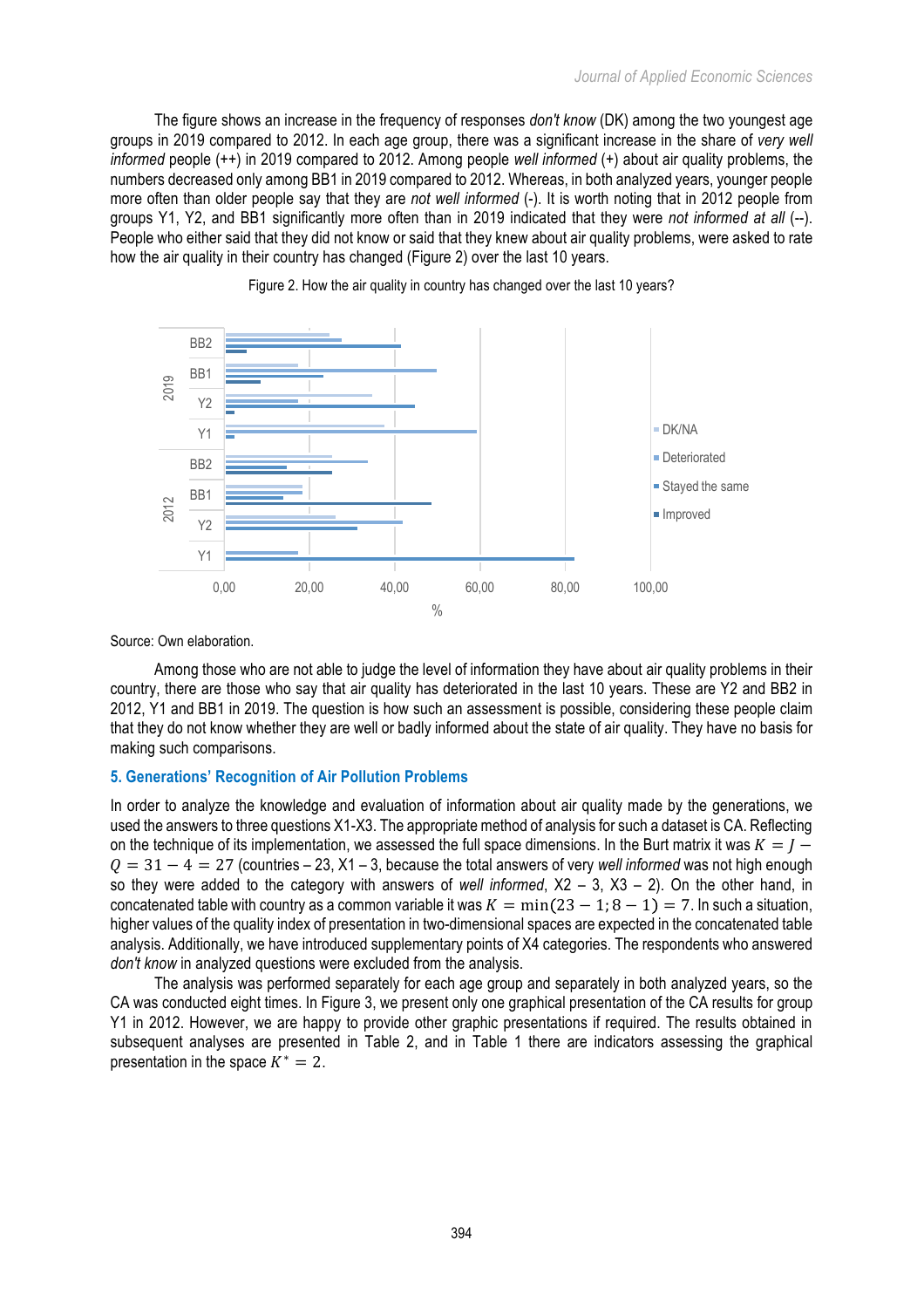|             |                | 2012       |      |                 | 2019 |      |                  |                 |  |  |
|-------------|----------------|------------|------|-----------------|------|------|------------------|-----------------|--|--|
|             | V <sub>1</sub> | Υ2         | BB1  | BB <sub>2</sub> | Y1   | Y2   | B <sub>B</sub> 1 | B <sub>B2</sub> |  |  |
| Cattel test | 2<br>ັບ        | $\sqrt{2}$ |      | $\overline{ }$  | ⌒    |      | ⌒                |                 |  |  |
| Quality     | 74.4           | 78.3       | 82.7 | 82.8            | 80.9 | 73.8 | 83.5             | 88.2            |  |  |

Table 1. Assessment of two-dimensional presentation of CA results

*Source*: Own elaboration.

Figure 3. Results of correspondence analysis for generation Y1 in 2012



Table 2. Results of correspondence analysis of generations Y1, Y2, BB1, BB2 in 2012 and 2019

| 2012            |           |                  |                          | 2019           |                                                     |                          | 2012                     |               | 2019                     |                             |                  |                   |                 |  |
|-----------------|-----------|------------------|--------------------------|----------------|-----------------------------------------------------|--------------------------|--------------------------|---------------|--------------------------|-----------------------------|------------------|-------------------|-----------------|--|
| Y1              | $X1++$    | $X1-$            | $X1 -$                   | $X1++$         | $X1-$                                               | $X1 -$                   | $X1++$                   | $X1-$         | $X1 -$                   | $X1++$                      | $X1-$            | $X1 -$            |                 |  |
|                 | PT, FR    | <b>NL</b>        | PL, LV                   | DE, SI         | BG, IT, RO                                          | $\blacksquare$           | AT                       | BG            | $\overline{\phantom{a}}$ | LV, LT                      | HU               |                   |                 |  |
|                 | $X2+$     | $X2 + -$         | $X2-$                    | $X2+$          | $X2 + -$                                            | $X2-$                    | $X2+$                    | $X2 + -$      | $X2-$                    | $X2+$                       | $X2 + -$         | $X2-$             |                 |  |
|                 | <b>SE</b> | FI.              | RO                       | $\blacksquare$ | AT                                                  | <b>ES</b>                | $\blacksquare$           | IE            | RO, <mark>FR</mark> , GR | $\mathcal{L}_{\mathcal{A}}$ |                  | DE, CZ BG, IT, FR | Y2              |  |
|                 | X3Y       | X3N              |                          | X3Y            | X3N                                                 |                          | X3Y                      | X3N           |                          | X3Y                         | X3N              |                   |                 |  |
|                 | <b>DE</b> |                  |                          | DE, SI         | It, Ro, <b>UK</b>                                   |                          | AT                       | NL            |                          | $SI$ , PT, NL               | GR, DK, UK       |                   |                 |  |
|                 | X4Y       | X4+              | X4-                      | X4Y            | $X4+$                                               | X4-                      | X4Y                      | $X4+$         | X4-                      | X4Y                         | $X4+$            | X4-               |                 |  |
|                 | <b>NL</b> | DE               | $\overline{\phantom{0}}$ | LT             | BE                                                  | $\overline{\phantom{a}}$ |                          | PT, DK        | $\blacksquare$           |                             | NL.              | <b>NL</b>         |                 |  |
|                 | $X1++$    | $X1-$            | $X1 -$                   | $X1++$         | $X1-$                                               | $X1 -$                   | $X1++$                   | $X1-$         | $X1 -$                   | $X1++$                      | $X1-$            | $X1 -$            |                 |  |
| BB <sub>1</sub> | AT SI     | LT               | $\overline{\phantom{a}}$ | UK             | GR, SK,<br>HU                                       | IT                       | SI AT                    | LT.           | $\blacksquare$           | SI, PT, NL                  | SK, GR           | PT, IT            |                 |  |
|                 | $X2+$     | $X2+$            | $X2-$                    | $X2+$          | $X2 + -$                                            | $X2-$                    | $X2+$                    | $X2 + -$      | $X2-$                    | $X2+$                       | $X2 + -$         | $X2-$             |                 |  |
|                 |           | DE, IE           | IT                       |                | SE, <mark>IE</mark> , AT, <mark>FR, ES</mark><br>LT |                          | ÷.                       | $DE$ , NL, DK | IT.                      | $\blacksquare$              | LV, PL, IE       | <b>ES</b>         | BB <sub>2</sub> |  |
|                 | X3Y       | X <sub>3</sub> N |                          | X3Y            | X3N                                                 |                          | X3Y                      | X3N           |                          | X3Y                         | X <sub>3</sub> N |                   |                 |  |
|                 | DK        | LT               |                          | UK             | PT, GR, HU                                          |                          | $\overline{\phantom{0}}$ | <b>LT</b>     |                          | DK                          | <b>HU</b>        |                   |                 |  |
|                 | X4Y       | $X4+$            | X4-                      | X4Y            | $X4+$                                               | X4-                      | X4Y                      | $X4+$         | X4-                      | X4Y                         | $X4+$            | X4-               |                 |  |
|                 | AT        | AT               | <b>SK</b>                | FI             | LV                                                  | $\overline{\phantom{a}}$ | DK                       | BG            | SK, BE                   | DE, SE                      | LT               | <b>NL</b>         |                 |  |

*Source*: Own elaboration.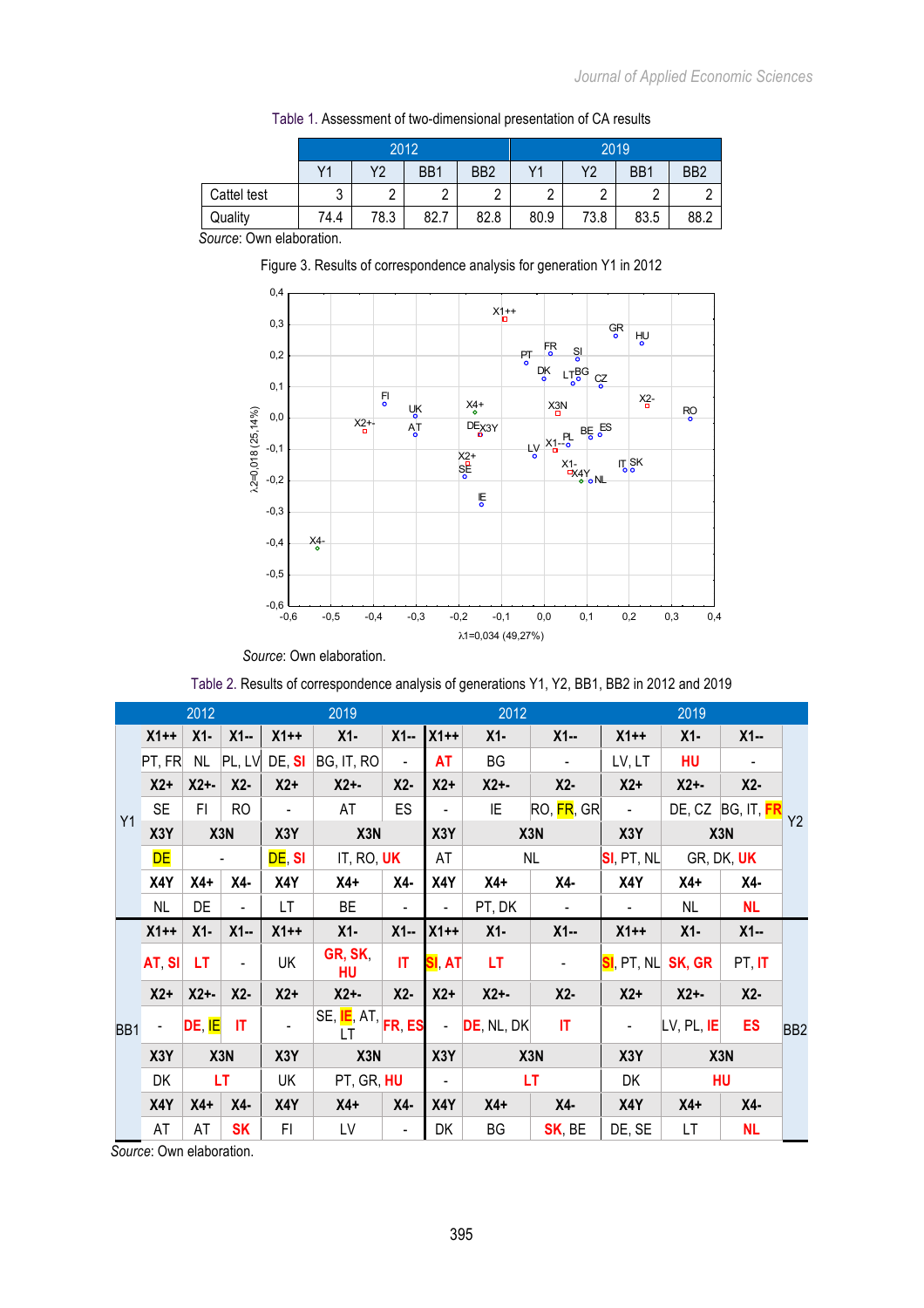The values marked as quality in Table 1 indicate the share of the first two eigenvalues in the total inertia. In each analysis, values greater than 70% were obtained for the graphical presentation in two-dimensional space. This is a very good result considering that the full-dimensional space is 7. Also, the Cattel test indicates that the presentation of the CA results should be done in two-dimensional space.

Based on Figure 2 and the assessment of the configuration of points illustrating the countries and answers to questions X1-X3, it can be indicated how in 2012 people aged 16-21 (Y1) assessed information on air quality in their country. The Portuguese and the French believed that they were very *well informed* (X1++) about the air quality in their country, the Dutch believed that they were *not well informed* (X1-), Poles and Lithuanians said they were *not informed at all* (X1--) about the air quality in their country. Regarding the change in air quality over the last 10 years, the Swedes believed that it had *improved* (X2+), the Finns believed that it had *not changed* (X2+-), and the Romanians believed that it had *deteriorated* (X2-). Germans have *heard about the EU standards* (X3+), but it was not possible to indicate a country where the inhabitants would clearly (unequivocally) say that they had *not heard about these standards* (X3-). The Germans believed that these standards *should be weakened* (X4+). In no country was there a strong stance on *strengthening the standards* (X4-), and the Dutch believed that the current standards are *adequate and do not need to be changed* (X4Y). These conclusions were put down in Table 2 (fragment Y1-2012), as well as the conclusions from the analyses carried out in the subsequent age groups in both years.

In the analysis, we were looking not only at the level of perception of information on air quality, but also at similarities and differences between the generations. We were also interested in changes in the recognition of information availability with age, *i.e.* between 2012 and 2019. In Table 2, we marked with yellow no difference in the assessment of variables by the selected age group of a given country in 2012 and 2019. Within 7 years, from 2012 to 2019, most opinions on air quality information differ in each age group. It can be indicated that the youngest Germans had an unchanging opinion about their knowledge of air quality standards (X3Y in 2012 and 2019). The older French from the Y generation, both in 2012 and 2019, believed that the air quality had deteriorated over the last 10 years (X2- for the Y2 group). The Irish from the BB1 group, both in 2012 and 2019, believed that air quality in Ireland had not changed in the last 10 years. The oldest Slovenes believe that they keep being very well informed about air quality problems (X1++ for BB2 in 2012 and 2019). It follows that in all analyzed age groups, opinions on the aspects described in questions X1-X4 changed over time. We saw one improvement in the rating, namely in group Y2 in 2012, the Dutch declared that they did not know the EU air quality standards. In 2019 this group indicated knowledge of these standards.

In both age groups of the BB generation, compared to both age groups of generation Y, there are more countries where the inhabitants defined their level (high or low) of knowledge and information about air quality problems. This may indicate a greater, than among the Y generation, individual interest in the problems of air pollution followed by seeking information about the situation in a particular country.

In Table 2, we have marked the similarities between younger and older people in a given year in red. In 2012, Austrians from groups Y2, BB1 and BB2 rated the level of information on air quality as very high (X1++), and among Slovenes a similar rating was given by people from groups BB1 and BB2. The level of information on air quality problems was assessed as not very high (X1-) by Lithuanians from both groups of the BB generation. Germans from both BB groups stated that the air quality in their country had not changed in the last 10 years, while Italians from the same age groups stated that air quality had deteriorated. Lithuanians from BB1 and BB2 groups in 2012 did not know the EU standards for air quality, and Slovaks from the same groups indicated that these standards should be weakened. In 2012, most similarities in the assessments of the air pollution problem can be observed between younger and older people from the BB generation.

In 2019 (Table 2), the Slovenes from groups Y1 and BB1 indicated that they were very well informed  $(X1++)$ about the problems related to air quality. On the other hand, Hungarians from groups Y2 and BB1, as well as Greeks and Slovaks from groups BB1 and BB2 assessed the level of information about air quality problems as moderately poor (X1-). Italians of the two groups of BB generation claimed that they did not have any information about problems (X1--) air quality in Italy. The Irish across the BB generation stated that air quality had not changed over the last 10 years (X2+-), and the French (Y2 + BB1) and the Spanish (BB1 + BB2) considered that air quality had deteriorated over the last 10 years (X2-). The knowledge of the EU (X3Y) standards was indicated by Slovenes from two groups of the Y generation. However, the lack of this knowledge was indicated by the residents of the UK from groups Y1 and Y2, and Hungarians from the two oldest groups. The Dutch from groups Y1 and BB2 indicated that the EU standards regarding air quality should be weakened (X4-). In 2019, there were more similarities between the analyzed age groups than in 2012, but these similarities concerned younger and older people within one generation.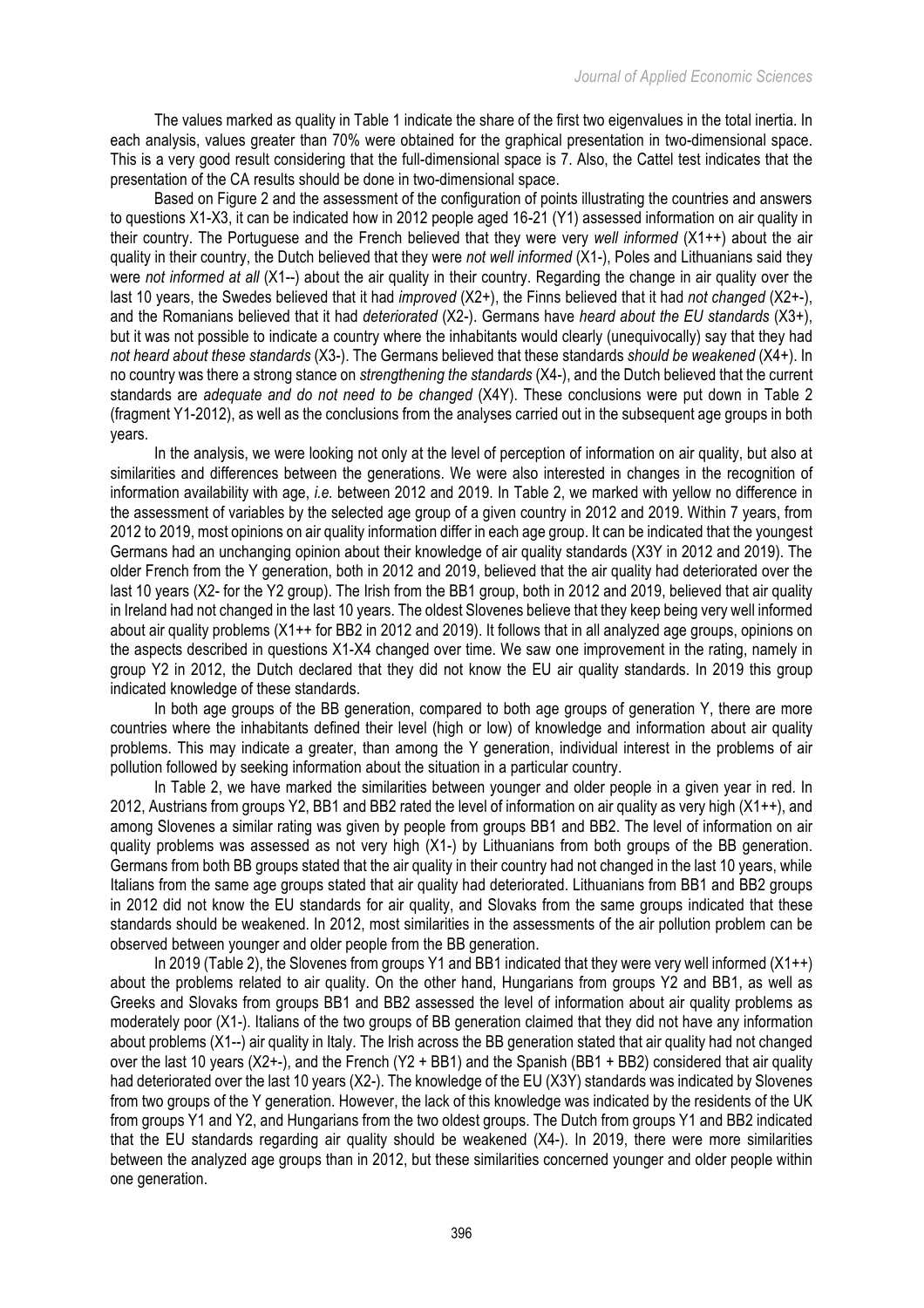# **6. Assessment of Actions Taken to Ensure Air Quality**

The aim of the study was to check whether the generations have the same assessment of actions taken by various entities to reduce air pollution (X5). This analysis also considered opinions about the level at which the issue of air pollution should be addressed (X6), and the knowledge of the EU air quality standards (X3). The result of the analysis is Aggregate Measures of Development calculated for 2012 and 2019 respectively. This enabled us to indicate which generations in both years gave a better rating to public actions leading to good air quality. Figure 4 (*a)* for 2012 and *b)* for 2019) presents the ordering (ranking) of countries from the one with a higher score in the analysis (*i.e*. 23) as assessed by generation Y. The highest value indicated the highest rating given by generations (separately for Y1, Y2, BB1, BB2) to public actions undertaken to improve air quality in a given country.



Figure 3. Results of generational assessments of actions taken to ensure air quality (a – 2012, b – 2019)

*Source*: Own elaboration.

Both in 2012 and in 2019, very high ratings for measures to ensure high air quality were given by people from all analyzed age groups in Austria and Finland (Figure 4a and Figure 4b). On the other hand, these activities were rated the worst by all younger and older people from both generations in Spain and Greece. In 2012, actions to protect air quality were rated very high by all Slovaks, while the ratings given in age groups in 2019 diverse a lot: the worst rating (significantly lower than the rating indicated by Y1) was given by younger people from the BB generation, and the ratings given by the oldest people (BB2) is almost consistent with the assessment of the youngest (Y1). It is also worth paying attention to Hungary, where in 2012 the opinion of the youngest people was much worse than that of the younger people from the BB generation. On the other hand, in 2019, the opinion of people in the Y1 group about actions taken to improve air quality was much higher than in the BB1 group. In Latvia, people from the Y2 and BB1 generation assessed actions to protect air quality similarly and better than Y1 and BB2. Whereas in 2019 the opinions of all people older than Y1 remained at a similar level in the ranking as in 2012, but the rating given by Y1 was much worse. The opinions of all Danes in 2012 indicate a high assessment of actions taken both by their country and by the EU. On the other hand, the opinion of the youngest people (Y1) in 2019 about pro-quality activities in Denmark was much worse than in 2012. The opinions of people from the two oldest groups of Danes in 2019 indicated a better assessment of the activities than in 2012. In 2019, all Poles from both Y and BB generations rated the activities the highest. In 2012, the rating of these activities by BB1 was one of the lowest.

#### **7. Ways to Reduce Air Pollution**

The presented analyses show that Europeans in designated age groups in many countries similarly assess air quality problems at a given point in time, while their opinions change over time. A similar conclusion can be drawn when analyzing the evaluations of actions taken to ensure air quality. For this reason, it was interesting to learn what actions Europeans expect to reduce air pollution (Table 3).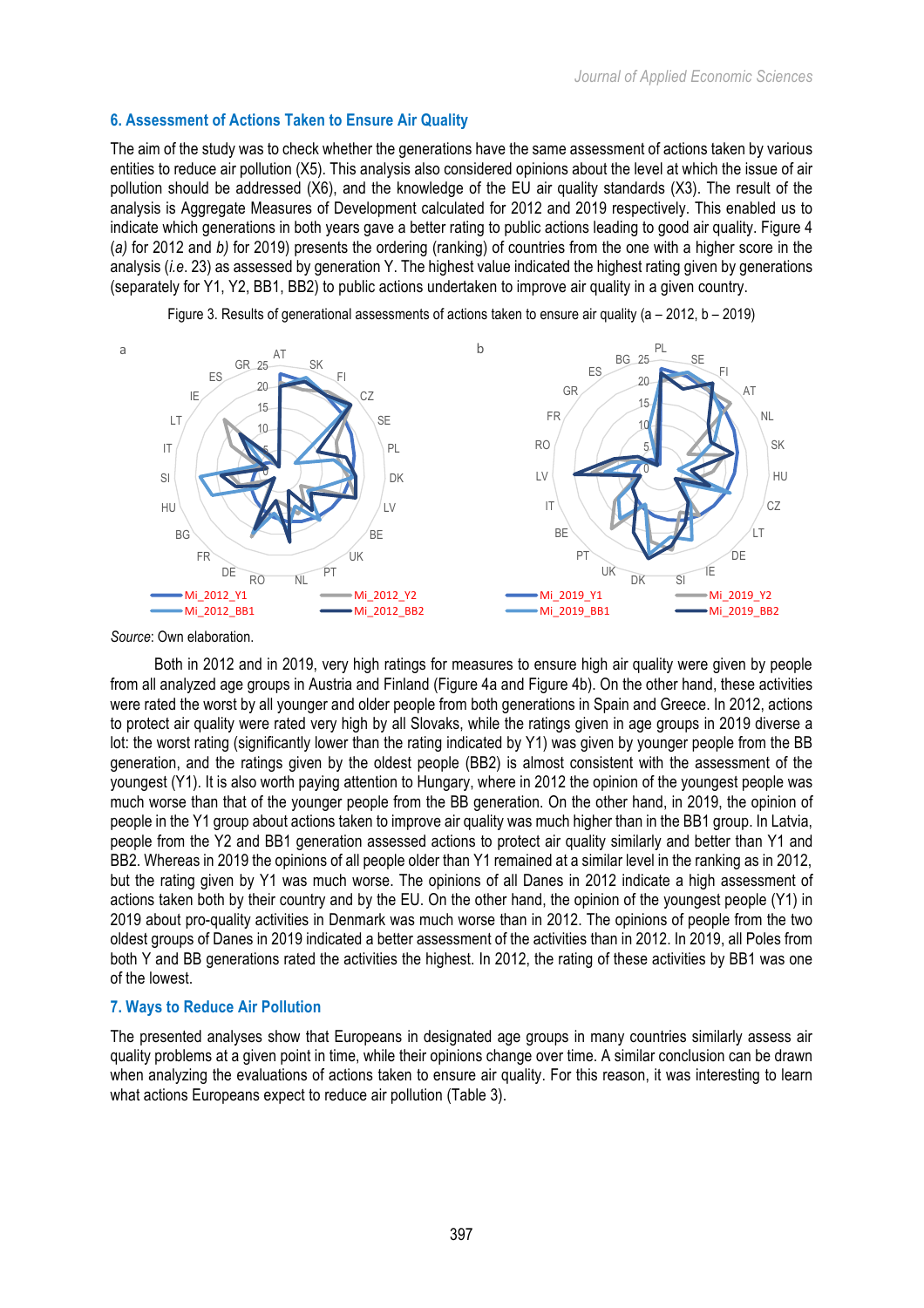|                                                                                                           | 2012 |      |                  |                 | 2019 |                |                  |                 |
|-----------------------------------------------------------------------------------------------------------|------|------|------------------|-----------------|------|----------------|------------------|-----------------|
| <b>Issues</b>                                                                                             | Y1   | Y2   | B <sub>B</sub> 1 | BB <sub>2</sub> | Y1   | Y <sub>2</sub> | B <sub>B</sub> 1 | BB <sub>2</sub> |
| Applying stricter pollution controls on industrial and energy<br>production activities                    | 40.5 | 45.8 | 45.5             | 42.6            | 40.6 | 44.1           | 45.4             | 46.3            |
| Applying stricter controls on emissions from new cars and trucks                                          | 28.8 | 26.4 | 25.8             | 28.7            | 26.4 | 26.1           | 23.6             | 24.4            |
| Restricting traffic in polluted cities                                                                    | 38.8 | 25.7 | 26.2             | 28.7            | 21.9 | 19.0           | 18.5             | 18.9            |
| Providing more information to the public on the health and<br>environmental consequences of air pollution | 41.1 | 37.2 | 33.7             | 31.8            | 26.2 | 21.5           | 23.8             | 24.0            |
| Providing higher financial incentives for low emitting products                                           | 29.5 | 39.9 | 37.0             | 31.0            | 29.2 | 29.2           | 28.4             | 24.2            |
| Ensuring better enforcement of existing air quality legislation                                           | 15.7 | 17.1 | 18.4             | 18.1            | 25.8 | 23.0           | 25.7             | 25.0            |
| Introducing stricter air quality legislation                                                              | 23.3 | 18.9 | 17.3             | 19.2            | 26.0 | 25.4           | 26.8             | 29.1            |
| Increasing taxation on air-polluting activities                                                           | 17.2 | 20.5 | 17.8             | 15.2            | 21.5 | 23.8           | 20.9             | 20.4            |
| Oranger Orange alalysis distant                                                                           |      |      |                  |                 |      |                |                  |                 |

## Table 3. The most effective ways of tackling problems of air quality

*Source*: Own elaboration.

Regardless of age, in 2012 Europeans most often indicated pollution controls on industrial and energy production activities as the best ways to reduce air pollution (Table 3). Next: better information systems about the consequences of air pollution for health and environment and higher financial incentives for low emitting products. In 2019, the most effective way to reduce air pollution is the same as in 2012. Other ways of coping with air pollution were also assessed very similarly. In 2012, three factors were selected more often than in 2019: restricting traffic in polluted cities; better information systems about the consequences of air pollution and higher financial incentives for low emitting products.

## **Conclusions and Discussion**

Air pollution is a serious problem due to its character and the effects it has on the natural environment. Air pollution is all emissions to the air, both natural and anthropogenic (much more dangerous and dominant). As indicated by Mukhtarova *et al.* (2018) "each of these pollutants has its own specifics in terms of impact on public health". The problem of air pollution is very complex due to the relationship between all random factors and subsequent direct and indirect effects. It should also be remembered that air pollution can be felt at a considerable distance from the place of its emission (UN 1987). Olabe (September 2015, p. 22) points out that "the negative consequences are felt by societies everywhere".

However, in order to prevent further emissions of pollutants into the air, it is important to learn about subjective opinions on air pollution problems, activities undertaken to ensure high air quality as well as actions taken in this regard by decision-making bodies. Data related to subjective perceptions of air quality should be collected frequently and in complicity with the socio-economic factors that describe individuals. The assessment of air quality and the willingness to deal with this problem result from the current perception of individual well-being. It must not be forgotten that quality of life is related to a specific moment in life and therefore a temporary context, expectations, relationships, social position, and a sense of participation and inclusion play an important role here (Stanimir 2020). Among the factors most related to an individual's well-being are water-holding capacity, reduction of warming potential, resistance and resilience to climate change (Stanimir 2020), which are inextricably linked to air pollution. Green-growth, which is the opposite of air pollution, is a straight path to "substantial economy, social and economic benefits for societies and enable synergies between them" (GGBP July 2014, p. 12). Air quality continues to deteriorate in low- and middle-income countries, especially where urbanization is intense and energy comes from burning fossil fuels. Richer countries have a better chance to fight air pollution. However, due to the inability to stop the movement of air pollutants, a synergy of actions in all countries is necessary.

In this study, subjective evaluations of various air pollution related effects and activities were analyzed. The views of Europeans from the two generations Y and BB in the two years 2012 and 2019 were analyzed. The aim of the study was achieved. We have obtained confirmation that the BB and Y generations of Europeans do not differ significantly in their assessment of the current problems related to air pollution. However, they change their views over time. In this case, an in-depth analysis would be necessary. It should focus on the change in the amount of comprehensible information reaching the society and the intensity of our own search for air pollution information as well as on individual prevention. Another goal of the study was to check whether the generations have the same assessment of actions taken by various entities to reduce air pollution. In this case, the analysis showed both a large differentiation in the assessments made by generations in the same period of time as well as the differentiation of assessments within the age group after 7 years compared to the base period (2012).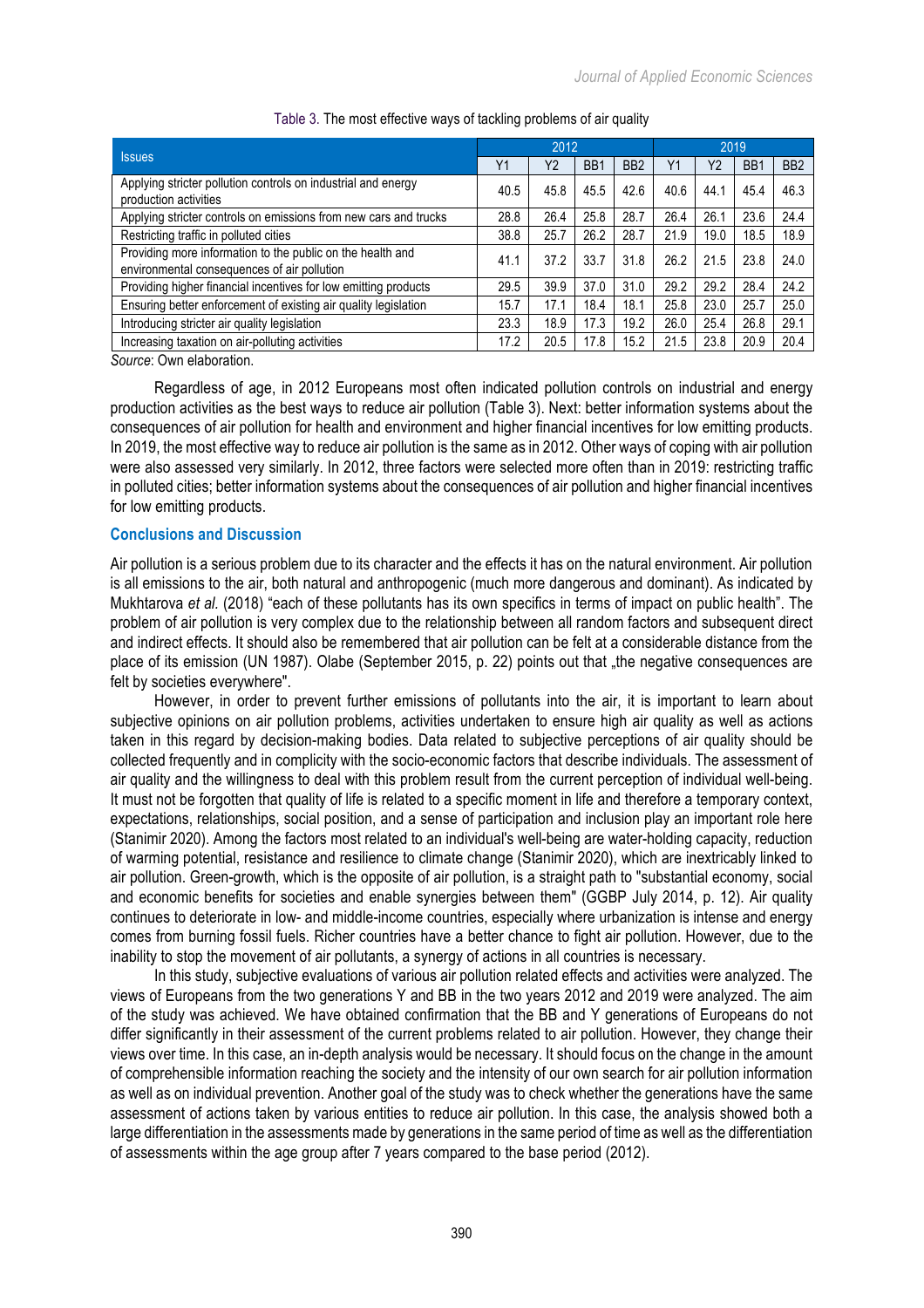The Eurobarometer survey in 2012 and 2019 collected information on the most frequently undertaken (over the last 2 years) activities to reduce harmful emissions (X8). It wasn't surprising that young people were more likely to use public transport and bicycles than those in the BB group. Whereas, older people more often than people from Y generation indicated changing the housing heating system from higher-emitting to lower-emitting or buying a low emission car. It is related to the financial situation of the household and the type of home ownership. An analysis of air quality friendly behavior would be very interesting, but it requires additional data (not available in the Eurobarometer) on the financial situation of the household, the type of home ownership, access to public transport, *etc*.

# **Acknowledgment**

The project is financed by the Ministry of Science and Higher Education in Poland under the programme "Regional Initiative of Excellence" 2019 - 2022 project number 015/RID/2018/19 total funding amount 10 721 040,00 PLN.



# **References**

- [1] Backhaus, Klaus, Bernd Erichson, Wulff Plinke, and Rolf Weiber. 2003. *Multivariate Analyse methoden*. *Eine anwendungsorientierte Einführung*. Zehnte Auflage. Berlin: Springer.
- [2] Blasius, Jörg. 2001. *Korrespondenz Analyse*. München: Oldenbourg Verlag.
- [3] Bochenek, Dariusz, Urszula Dawgiałło, Emilia Gorzkowska, Jarosław Hejne, Katarzyna Karpińska, Agata Kiełczykowska, Dorota Kruszewska, Teresa Pawłowska, Joanna Sulik, Aleksandra Wichniewicz, and Anna Wrzosek. 2020. *Ochrona środowiska*. Warszawa: Główny Urząd Statystyczny. Accessed November 23, 2021. Available at: https://stat.gov.pl/en/topics/environment-energy/environment/environment-2020,1,12.html
- [4] Cori, Liliana, Gabriele Donzelli, Francesca Gorini, Fabrizio Bianchi, and Olivia Curzio. 2020. Risk Perception of Air Pollution: A Systematic Review Focused on Particulate Matter Exposure. *International Journal of Environmental Research and Public Health*, 17(17): 6424. DOI: https://doi.org/10.3390/ijerph17176424
- [5] Chiarini, Bruno, Antonella D'Agostino, Elisabetta Marzano, and Andrea Regoli. 2021. Air quality in urban areas: Comparing objective and subjective indicators in European countries. *Ecological Indicators*, Volume 121: 107144. DOI: https://doi.org/10.1016/j.ecolind.2020.107144
- [6] Greenacre, Michael. 2010. *Biplots in practice*. Bilbao: Fundacion BBVA.
- [7] Greenacre, Michael. 1984. *Theory and Applications of Correspondence Analysis*. London: Academic Press.
- [8] Hansen, James, Makiko Sato, and Reto Ruedy. 2012. Perception of climate change. *Proceedings of the National Academy of Sciences*, 109(37), E2415. DOI: https://doi.org/10.1073/pnas.1205276109.
- [9] Lammel, Annamaria. 2015. Climate change: From perception to action. *La Fondation de l'Ecologie Politique – FEP Working Papers*, 5, 1-12.
- [10] Lebart, Ludovic, Alain Morineau, Kenneth M. Warwick. 1984. *Multivariate Descriptive Statistical Analysis. Correspondence Analysis and Related Techniques for Large Matrices*. New York: John Wiley & Sons, Inc.
- [11] Mukhtarova, Karlygash, Yermek Chukubayev, Magbat Spanov, and Zhazira Kusmoldayeva. 2018. Econometric assessment of sustainable development and status of health among the population. *Journal of Applied Economic Sciences*, Volume XIII, Fall, 6(60): 1802-1812.
- [12] Olabe, Antxon. 2015. *Climate change. The challenge that will define our generation*. [Presentation at the University of Green Bay, Wisconsin], Wisconsin, United States. Accessed November 10, 2021. Available at: https://www.academia.edu/15173672/Climate Change A Defining Issue of Our Generation.
- [13] Renn, Ortwin. 2011. The social amplification/attenuation of risk framework: application to climate change. *WIREs Climate Change*, 2: 154-169. DOI: https://doi.org/10.1002/wcc.99
- [14] Qin, Hua, Patricia Romero-Lankao, Jorgelina Hardoy, Angélica Rosas-Huerta. 2015. Household responses to climate-related hazards in four Latin American cities: A conceptual framework and exploratory analysis. *Urban Climate*, Volume 14, Part 1: 94-110. DOI: https://doi.org/10.1016/j.uclim.2015.05.003.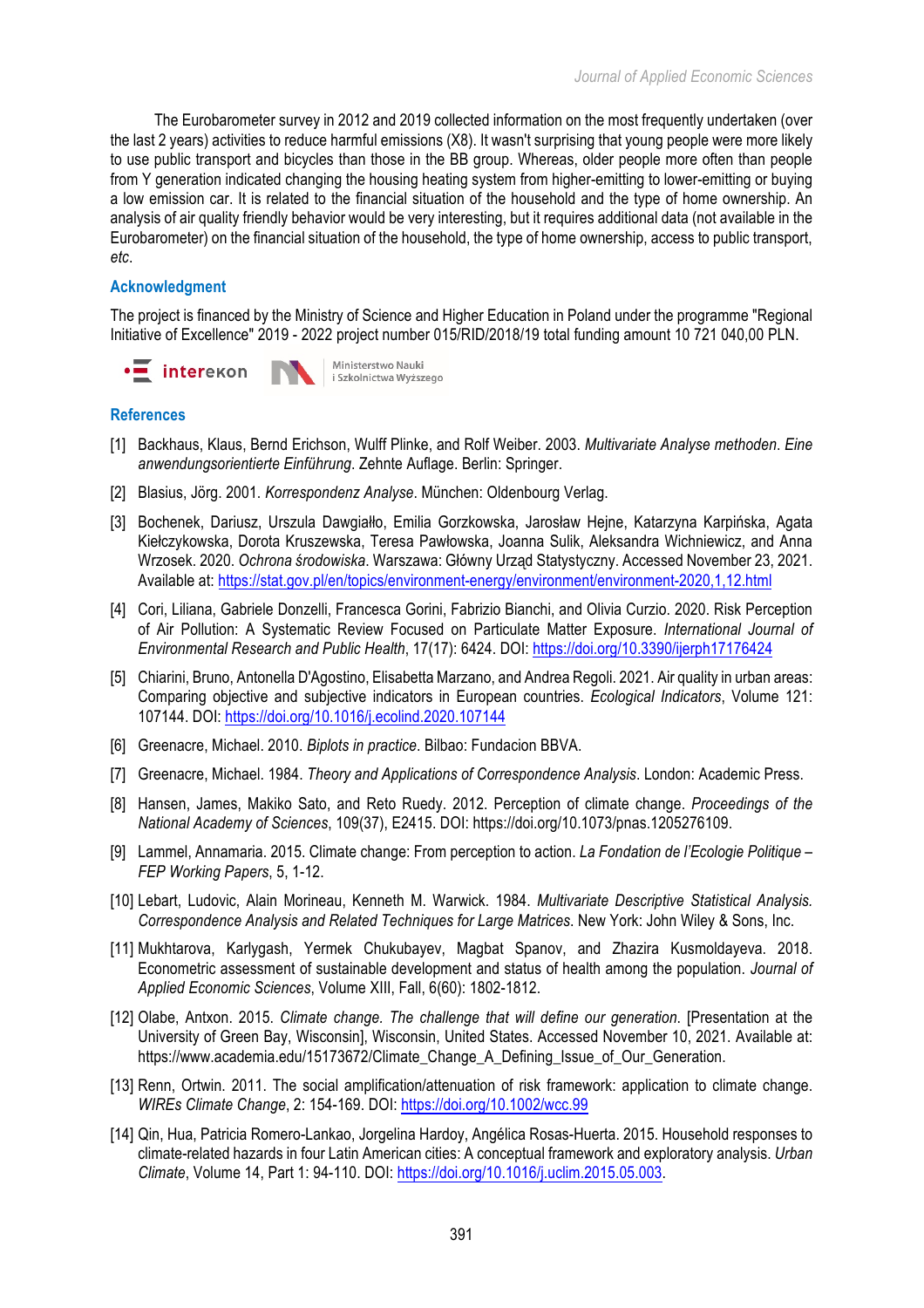- [15] Śmiech, Sławomir. 2004. Wyznaczanie syntetycznej miary poziomu życia ludności. In *Poziom życia w Polsce i krajach Unii Europejskiej* edited by Aleksander Zeliaś. Polskie Wydawnictwo Ekonomiczne, Warszawa.
- [16] Stanimir, Agnieszka. 2005. *Analizy korespondencji jako narzędzie do badania zjawisk ekonomicznych*. Wrocław: Wydawnictwo Akademii Ekonomicznej we Wrocławiu.
- [17] Stanimir, Agnieszka, 2020. Agricultural and Organic Farming Production in the Analysis of Social Well-Being in the European Union Countries. *Journal of Applied Economic Sciences*, Volume XV, Summer, 2(68): 377- 388. DOI: https://doi.org/10.14505/jaes.v15.2(68).10.
- [18] Sundblad, Eva-Lotta, Anders Biel, and Tommy Gärling. 2014. Intention to change activities that reduce carbon dioxide emissions related to worry about global climate change consequences. *European Review of Applied Psychology*, Volume 64, Issue 1: 13-17. https://doi.org/10.1016/j.erap.2011.12.001.
- [19] Ustawa z dnia 27 kwietnia 2001 r. *Prawo ochrony środowiska* (The Act of April 27, 2001, Environmental Protection Law) (Dz. U. 2001 Nr 62/627).
- \*\*\* Directive 2008/50/EC of the European Parliament and of the Council of 21<sup>st</sup> of May, 2008 on ambient air quality and cleaner air for Europe. Accessed November 23, 2021. Available at: https://eurlex.europa.eu/eli/dir/2008/50/oj
- \*\*\* European Commission [EC]. 2013. *Flash Eurobarometer 360* (Attitudes of Europeans Towards Air Quality). GESIS Data Archive, Cologne. ZA5795 Data File Version 1.0.1. Available at: https://doi.org/10.4232/1.11580
- \*\*\* European Commission, Brussels [EC]. 2021. *Eurobarometer 92.1* (2019). GESIS Data Archive, Cologne. ZA7579 Data file Version 3.0.0. Available at: https://doi.org/10.4232/1.13716
- \*\*\* European Environmental Agency [EEA]. 2013. *Air quality in Europe – 2013 Report*. Accessed November 23, 2021. Available at: https://www.eea.europa.eu/publications/air-quality-in-europe-2013
- \*\*\* European Environmental Agency [EEA]. 2020. *Air quality in Europe – 2020 report*. Accessed November 23, 2021. Available at: https://www.eea.europa.eu/publications/air-quality-in-europe-2020-report
- \*\*\* European Environmental Agency [EEA]. 2021. *Health impacts of air pollution in Europe, 2021 Briefing*. Accessed November 23, 2021. Available at: https://www.eea.europa.eu/publications/health-risks-of-airpollution
- \*\*\* Green Growth Best Practice (GGBP). 2014. *Green Growth in Practice: Lessons from Country Experiences*. Accessed November 23, 2021. Available at: https://www.greengrowthknowledge.org/research/green-growthpractice-lessons-country-experiences
- \*\*\* United Nations Economic Commission for Europe [UNECE]. 2011. *Mapping critical levels for vegetation. In Manual on methodologies and criteria for modelling and mapping critical loads and levels*. Geneva: United Nations Economic Commission for Europe. Accessed November 23, 2021. Available at: https://icpvegetation.ceh.ac.uk/get-involved/manuals/mapping-manual
- \*\*\* United Nations Environment [UN]. 2019. *Global Environment Outlook – GEO-6: Healthy Planet, Healthy People*. Nairobi. DOI:10.1017/9781108627146
- \*\*\* United Nations Environment Programme [UN]. 2021. *Adapt to Survive: Business transformation in a time of uncertainty*. UNEP, Nairobi. DOI:10.1017/9781108627146
- \*\*\* United Nations World Commission on Environment and Development [UN]. 1987. *Our Common Future*. U.N. Doc A/42/427, Annex. Accessed November 20, 2021. Available at: http://www.un-documents.net/our-commonfuture.pdf
- \*\*\* United States Environmental Protection Agency [US EPA]. 2020. *Particulate Matter (PM) Basics.* Accessed May 13, 2021. Available at: https://www.epa.gov/pm-pollution/particulate-matter-pm-basics#PM
- \*\*\* World Health Organization [WHO]. 2000. *Air Quality Guidelines for Europe. Second Edition*. Copenhagen: WHO Regional Publications, European Series, No. 91.
- \*\*\* World Health Organization [WHO]. 2006. A*ir quality guidelines: Global update 2005 – Particulate matter, ozone, nitrogen dioxide and sulphur dioxide*. Copenhagen: World Health Organization, Regional Office for Europe.